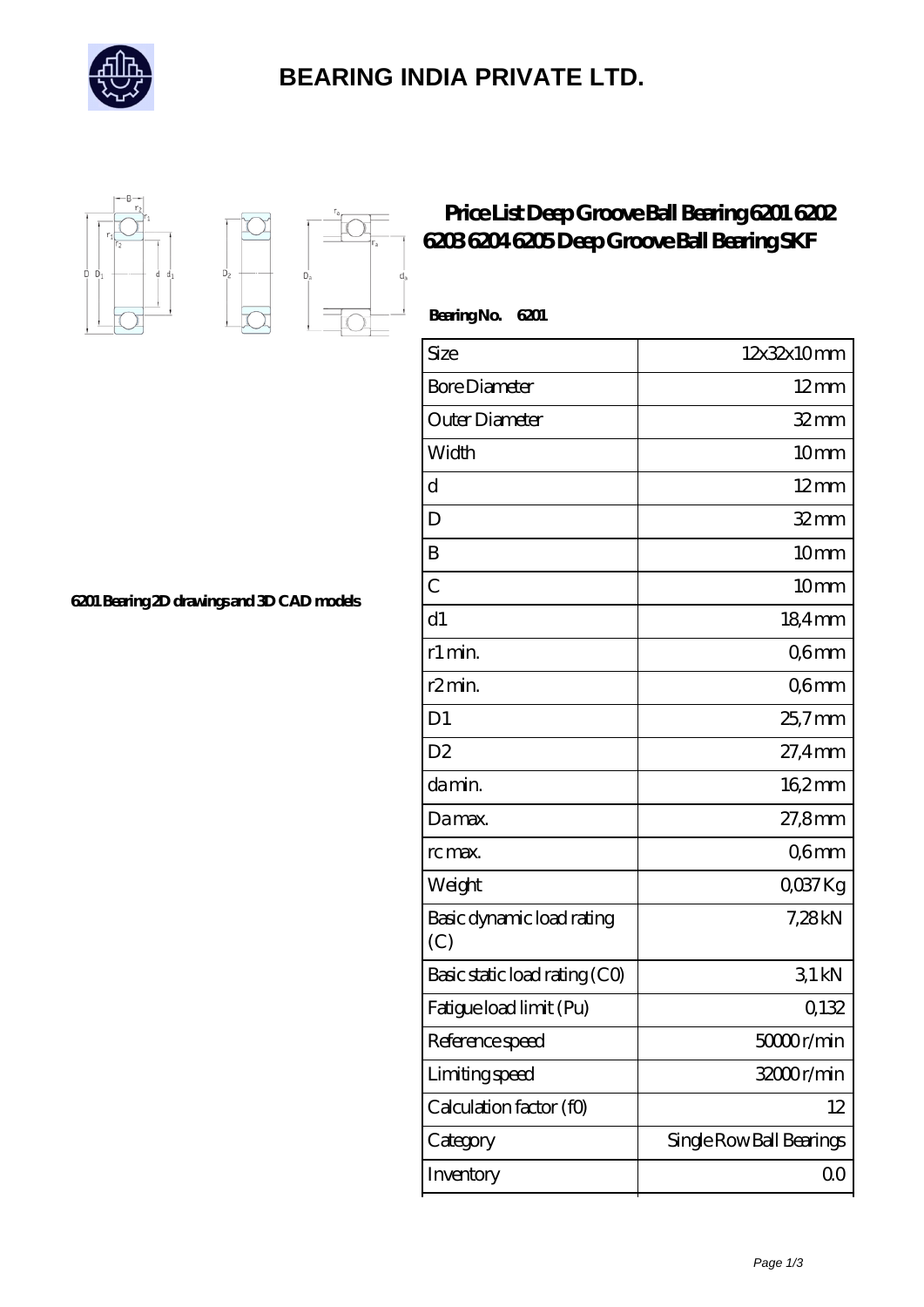

## **[BEARING INDIA PRIVATE LTD.](https://buhner-schaible.de)**

| Manufacturer Name                  | SKF                                                                                                                                                                          |
|------------------------------------|------------------------------------------------------------------------------------------------------------------------------------------------------------------------------|
| Minimum Buy Quantity               | N/A                                                                                                                                                                          |
| Weight/Kilogram                    | 0039                                                                                                                                                                         |
| Product Group                      | <b>BOO308</b>                                                                                                                                                                |
| Enclosure                          | Open                                                                                                                                                                         |
| Precision Class                    | ABEC 1   ISO PO                                                                                                                                                              |
| Maximum Capacity / Filling<br>Slot | No                                                                                                                                                                           |
| Rolling Element                    | <b>Ball Bearing</b>                                                                                                                                                          |
| Snap Ring                          | No                                                                                                                                                                           |
| <b>Internal Special Features</b>   | No                                                                                                                                                                           |
| Cage Material                      | Steel                                                                                                                                                                        |
| Internal Clearance                 | CO-Medium                                                                                                                                                                    |
| Inch - Metric                      | Metric                                                                                                                                                                       |
| Long Description                   | 12MM Bore; 32MM<br>Outside Diameter; 10MM<br>Outer Race Diameter;<br>Open; Ball Bearing; ABEC 1<br>ISO PO, No Filling Slot; No<br>Snap Ring, No Internal<br>Special Features |
| Category                           | Single Row Ball Bearing                                                                                                                                                      |
| <b>UNSPSC</b>                      | 31171504                                                                                                                                                                     |
| Harmonized Tariff Code             | 8482105068                                                                                                                                                                   |
| Noun                               | Bearing                                                                                                                                                                      |
| <b>Keyword String</b>              | Ball                                                                                                                                                                         |
| Manufacturer URL                   | http://www.skf.com                                                                                                                                                           |
| Manufacturer Item Number           | 6201                                                                                                                                                                         |
| Weight/LBS                         | 000                                                                                                                                                                          |
| Outer Race Width                   | 0.394 Inch   10 Millimeter                                                                                                                                                   |
| Bore                               | 0472Inch   12Millimeter                                                                                                                                                      |
| Outside Diameter                   | 1.26Inch   32 Millimeter                                                                                                                                                     |
| $\mathrm{d}_{1}$                   | 1845mm                                                                                                                                                                       |
| $D_2$                              | 27.34mm                                                                                                                                                                      |
|                                    |                                                                                                                                                                              |